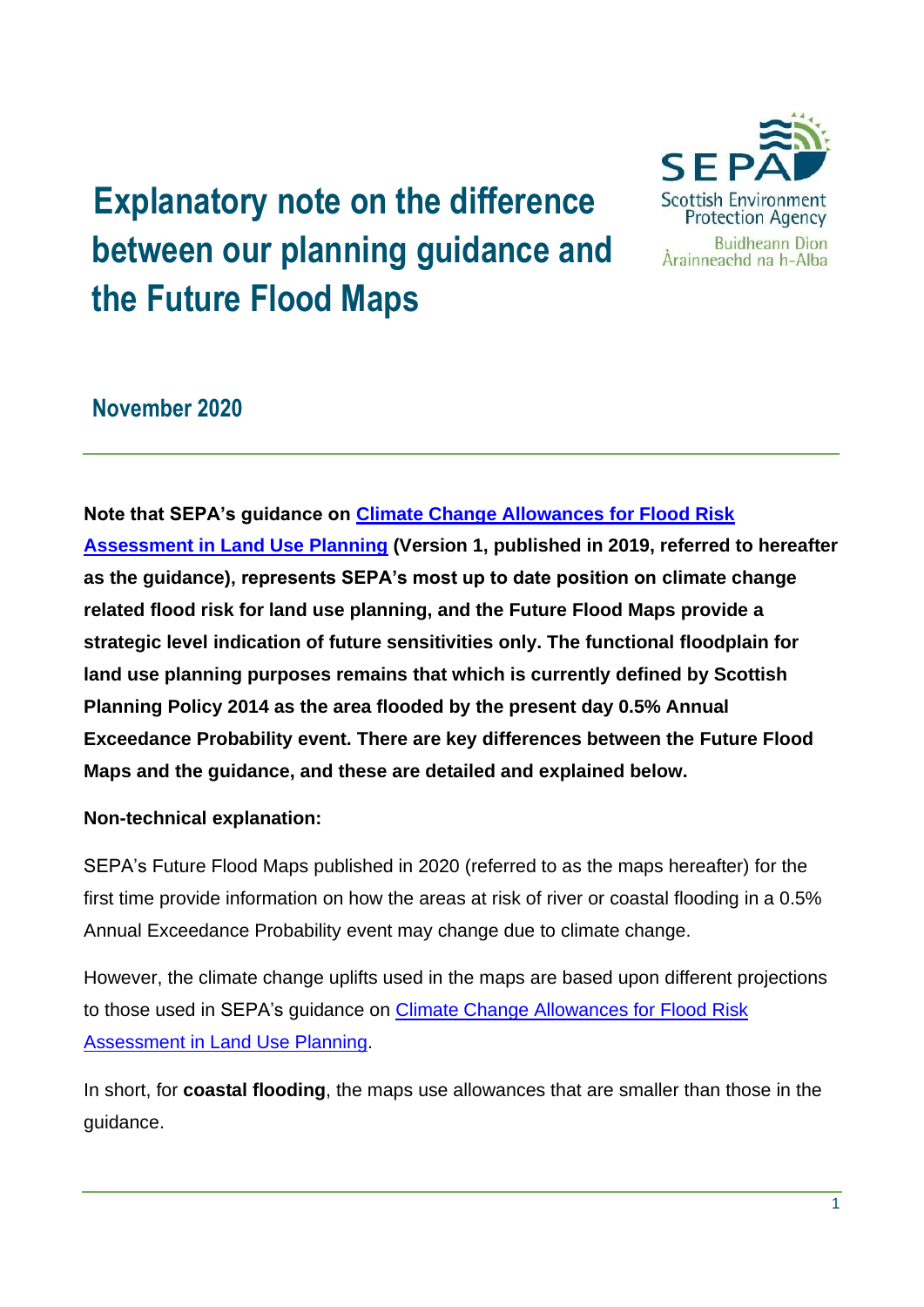For **fluvial flooding** the maps and guidance are consistent at the present time for larger catchments, but there are differences in the uplifts for smaller catchments.

These differences exist because both the maps and the guidance are based on UK climate projections, which are frequently refined over time due to improvements in both our understanding of the climate system and to climate modelling. Work required to update the maps in line with the projections is more resource-intensive than that required to update the guidance. As we have made a clear commitment to keep the guidance up to date so that it reflects the best scientific information available, it is likely to be the case that some differences will persist between the maps and the guidance for some time to come, though their precise form will evolve. We will keep the difference between the two products under continual review, with the longer term aim of ensuring both are in alignment.

More detail on the current difference is provided overleaf.

#### **Technical detail:**

#### **Emissions Scenario**

The climate change allowances used for both the maps and the guidance are based on the UK Climate Projections.

The maps are based on UK Climate Projections 2009, which was the best information available at the time at which the national flood hazard modelling was carried out in 2011- 2013. However, the more recent UK Climate Projections 2018 (these will eventually be used to update the maps), were used in the development of the guidance on sea level rise.

The UK Climate Projections provide information on a range of possible futures depending on the level of action taken to control the concentration of greenhouse gases in the atmosphere (referred to as different emissions scenarios), and how the climate responds to changes in the concentration of greenhouse gases (exceedance probability for a particular level of change in a variable within an emissions scenario).

In both the maps and the guidance, a High Emissions Scenario has been used, which assumes limited or no global action to tackle climate change so that emissions continue to rise. This High Emissions Scenario differs in the way it has been defined in the UK Climate Projections 2009, where it is referred to as the High Emissions Scenario and the more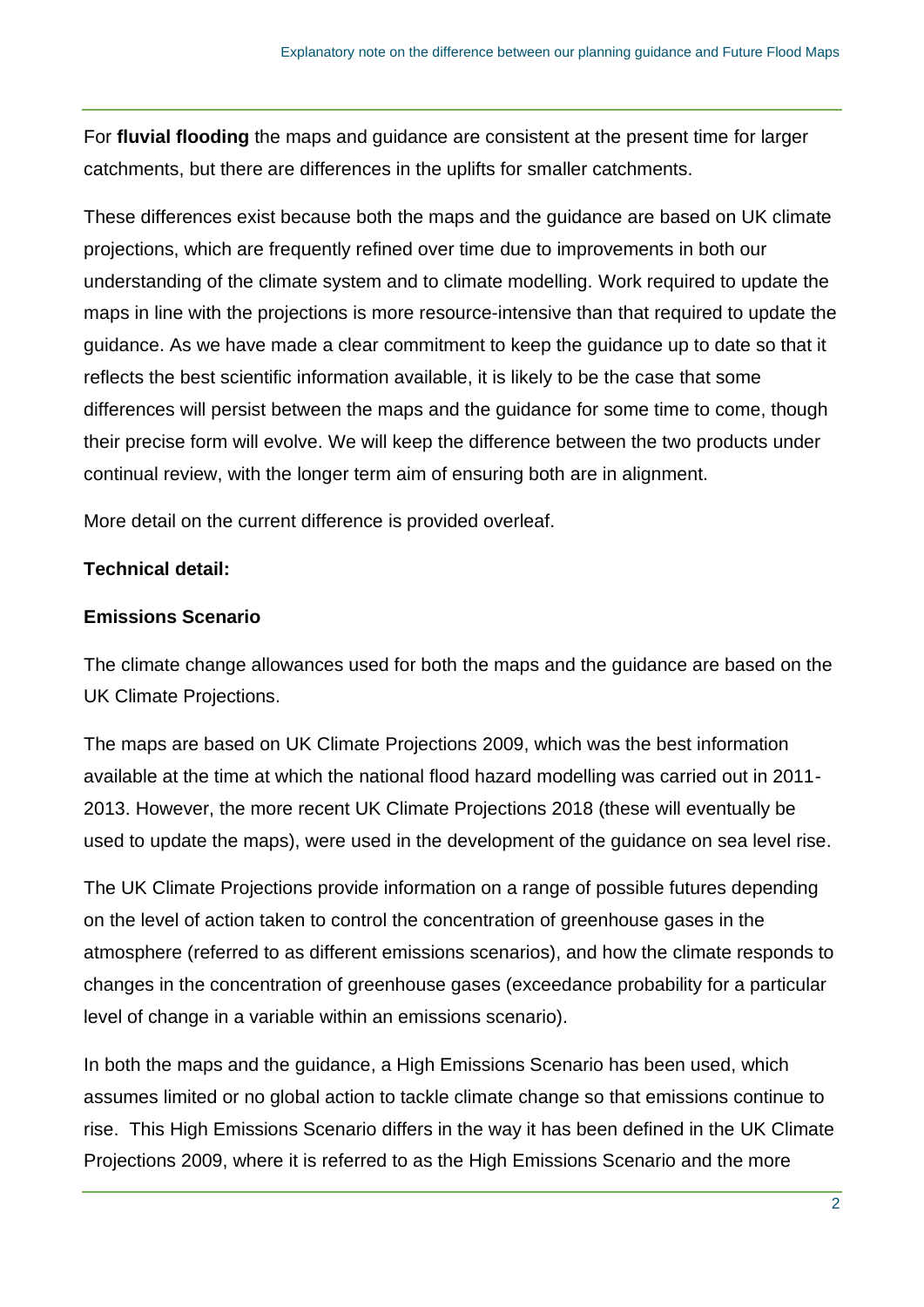recent UK Climate Projections 2018, where it is referred to as Representative Concentration Pathway 8.5. However, both are broadly consistent in terms of the assumed global temperature increase by the end of century.

#### **Coastal flooding**

As noted above, for coastal flooding the maps use allowances that are smaller than those in the guidance.

The maps are based on the UK Climate Projections 2009 High Emissions Scenario 95th percentile for the year 2080, while the allowances in the guidance are based upon UK Climate Projections 2018 Representative Concentration Pathway 8.5 (High Emissions Scenario) 95<sup>th</sup> percentile for the year 2100. Projections for global sea level rise increased between UK Climate Projections 2009 and UK Climate Projections 2018 largely due to improved understanding of land ice melt, so that the UK Climate Projections 2018 are higher than the UK Climate Projections 2009 for the same time frame and equivalent emissions scenario, however, there is also a difference in the time frame used for the guidance and the maps.

Comparison of the level of sea level rise used in the maps with the UK Climate Projections 2018 shows that the map scenario is broadly equivalent to the UK Climate Projections 2018 50<sup>th</sup> percentile for 2100, for a high emissions scenario. This means that with limited global action to tackle climate change there is a 1 in 2 chance that the actual level of sea level rise will be higher than that in the maps by 2100, but only a 1 in 20 chance it will be higher than that in the guidance by 2100.

# **River flooding**

# **Catchments > 50km<sup>2</sup>**

For catchments larger than 50  $km^2$ , the guidance and maps are both based on flow uplifts for river basin regions from the Centre for Ecology and Hydrology 2011 report for SEPA, "An assessment of the vulnerability of Scotland's river catchments and coasts to the impacts of climate change<sup>1</sup>". There are some areas where alternative uplifts have been

<sup>1</sup> Kay, A., Crooks, S., Davies, H., & Reynard, N. (2011). An assessment of the vulnerability of Scotland's river catchments and coasts to the impacts of climate change. Wallingford: Centre for Ecology and Hydrology.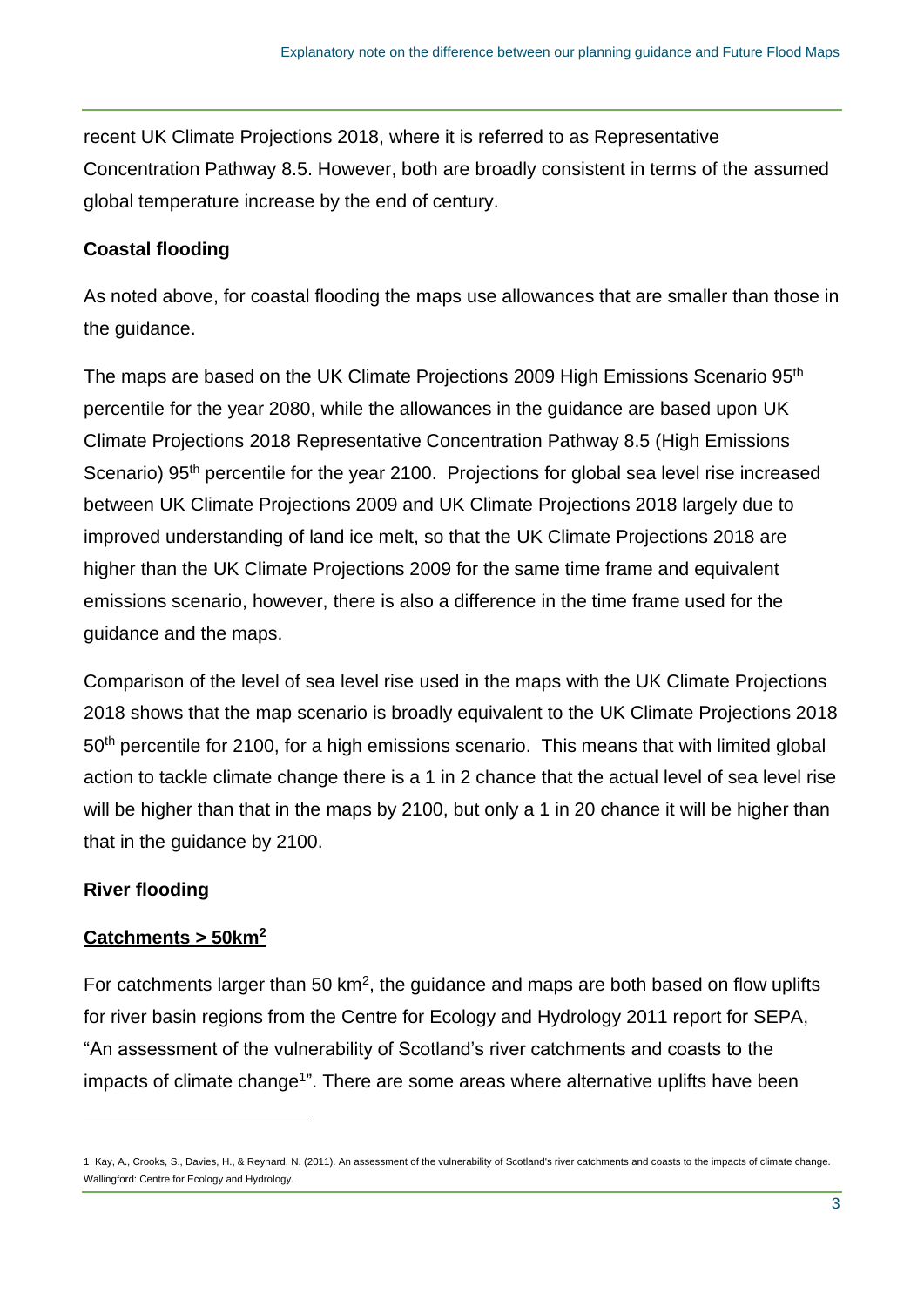used within the maps - see Table 2 of the appendix of the Future Flood Map Summary on SEPA's [Developing Our Knowledge](https://www.sepa.org.uk/environment/water/flooding/developing-our-knowledge/#Floodmaps) web page.

#### **Catchments < 50km<sup>2</sup>**

For catchments smaller than 50  $km<sup>2</sup>$  the maps and guidance are inconsistent at present. The guidance recommends the use of peak rainfall intensity uplifts for catchments <30km<sup>2</sup>. For catchments between  $30 \text{km}^2$  and  $50 \text{km}^2$  the guidance recommends use of either peak rainfall intensity uplifts or peak river flow uplifts, depending on which would produce the higher uplifted flow. The scenario used in the maps, however, uses the peak river flow uplifts for all catchment sizes.

#### **Surface water**

A future surface water flood map has not been published at the current time. We intend to publish a surface water Future Flood Map in a future release of the SEPA Flood Maps. This will use new information from UK Climate Projections 2018 on how climate change may affect short-duration high-intensity rainfall events that are typically responsible for surface water flooding.

The published surface water present day low likelihood flood map layer used the medium likelihood flood event with an increase in rainfall intensity of 20% nationally for the 2080s based on Department for Environment, Food & Rural Affairs guidance (2006), which represented the best understanding at the time. This layer may provide a first indication of those areas potentially at risk from surface water flooding in the future, however, due to jected changes in rainfall intensity it may not show all locations that may be affected in the future, and the 20% increase in rainfall intensity everywhere is lower than the rainfall uplifts from the UKWIR 2017<sup>2</sup> study used in the guidance.

# **Planned guidance updates**

Planned guidance updates for 2020 /21 are to the uplifts for peak river flow so that they reflect UK Climate Projections 2018, and to rainfall intensity to take account of work

<sup>2</sup> 2017 Research Undertaken by UK Water Industry Research: Report reference number 17/CL/10/17. Rainfall intensity for sewer design – Stage 2, Guidance for water companies. https://ukwir.org/rainfall-intensity-forsewer-design-stage-2-0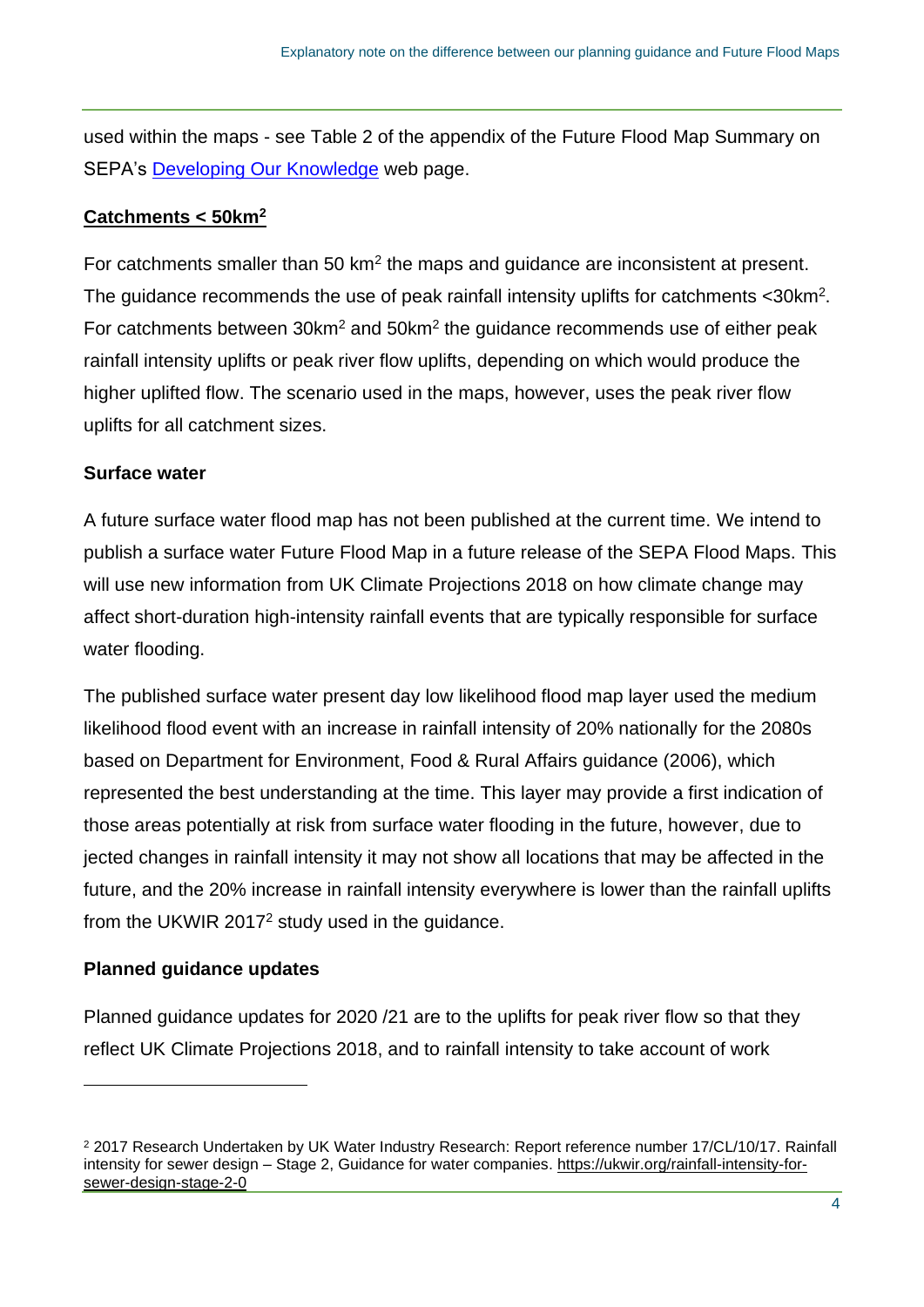currently underway to produce uplifts for short duration rainfall, also based on UK Climate Projections 2018. Other updates will be required as new scientific information emerges.

# **Comparison summary**

**Error! Reference source not found.** provides a useful summary comparison of the information used in the maps relative to the guidance.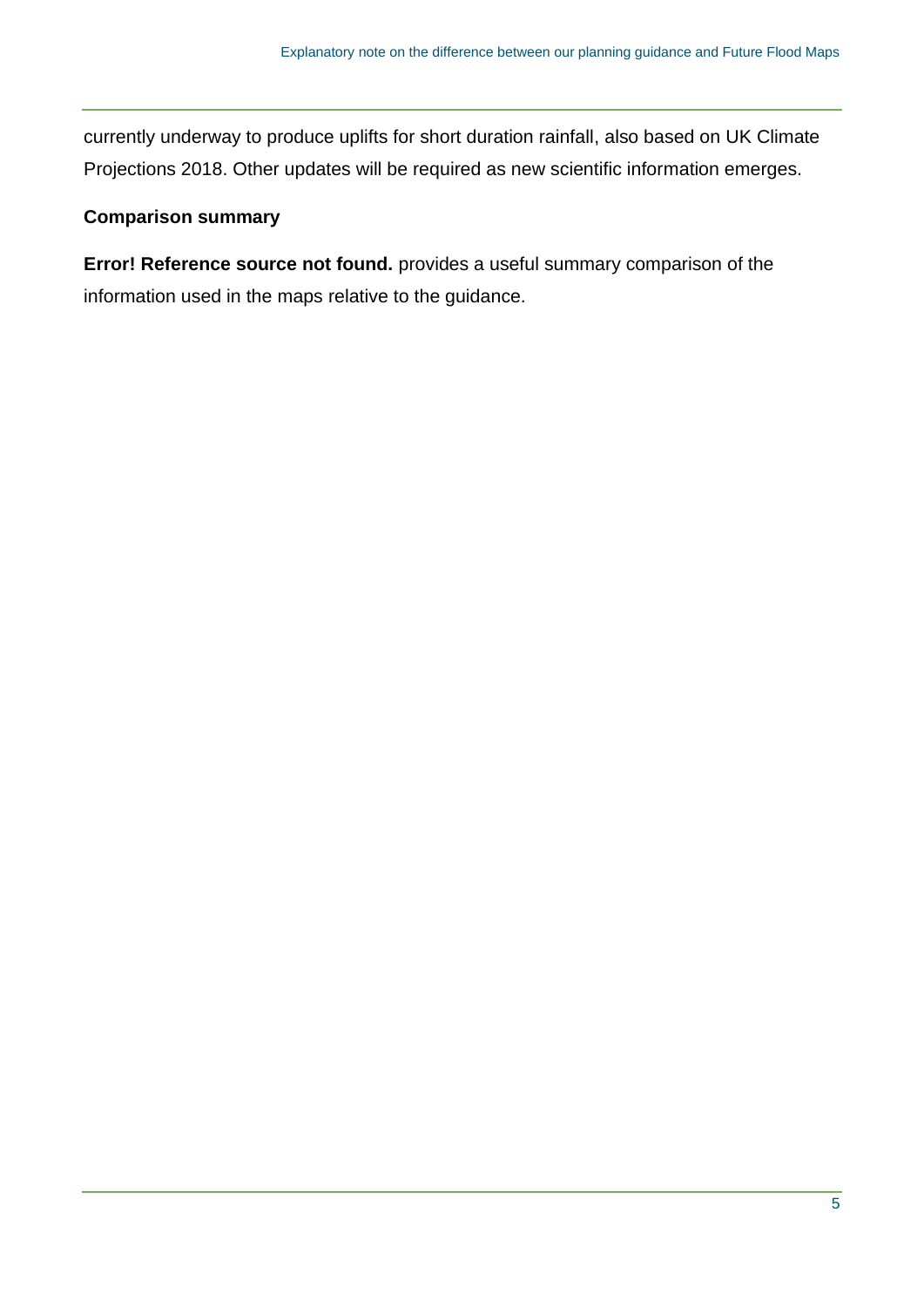| Table 1                   |                                       |                                           |                                                       |  |
|---------------------------|---------------------------------------|-------------------------------------------|-------------------------------------------------------|--|
| <b>Source of Flooding</b> | <b>Future Flood Map</b>               | <b>Land Use Planning Guidance Version</b> |                                                       |  |
|                           | scenario                              | 1                                         |                                                       |  |
|                           |                                       |                                           |                                                       |  |
| <b>Coastal (sea level</b> | UKCP09 High 2080                      | UKCP18 2100 RCP 8.5 95th%ile              |                                                       |  |
| rise)                     | 95 <sup>th%</sup> ile (broadly        |                                           |                                                       |  |
|                           | equivalent to the                     |                                           |                                                       |  |
|                           | UKCP18 RCP8.5                         |                                           | Applied by river basin region. Varies                 |  |
|                           | 50 <sup>tho</sup> %ile for 2100)      | around coast 0.85-1.02 m                  |                                                       |  |
|                           |                                       |                                           |                                                       |  |
|                           |                                       |                                           |                                                       |  |
|                           | Varies around coast                   |                                           |                                                       |  |
|                           | $0.46 - 0.63$ m                       |                                           |                                                       |  |
|                           |                                       |                                           |                                                       |  |
| River (% uplift           | Flow uplifts from CEH                 |                                           | CEH 2011 study using                                  |  |
| applied to high           | 2011 study using                      | $> 50$ km <sup>2</sup>                    | UKCP09 High 2080s                                     |  |
| flows)                    | UKCP09 High 2080s                     |                                           | (2070-2099) 67 <sup>th</sup> %ile.                    |  |
|                           | (2070-2099) 67 <sup>th</sup> %ile.    |                                           |                                                       |  |
|                           |                                       |                                           |                                                       |  |
|                           |                                       |                                           |                                                       |  |
|                           |                                       | Catchments                                | Rainfall uplift from UKWIR                            |  |
|                           |                                       | $<$ 30 km <sup>2</sup>                    | 2017 (35% - 55%)                                      |  |
|                           |                                       |                                           |                                                       |  |
|                           |                                       | Rainfall uplift from UKWIR 2017 (35%-     |                                                       |  |
|                           |                                       | 55%)                                      |                                                       |  |
|                           | published at the                      |                                           |                                                       |  |
|                           | current time, intend to               |                                           |                                                       |  |
|                           | publish in a later                    |                                           |                                                       |  |
|                           | release.                              |                                           |                                                       |  |
|                           |                                       |                                           |                                                       |  |
|                           |                                       |                                           |                                                       |  |
| <b>Surface water</b>      | Future surface water<br>flood map not | Catchments<br>Catchments<br>30-50 $km^2$  | Highest of CEH 2011 flow<br>uplift or rainfall uplift |  |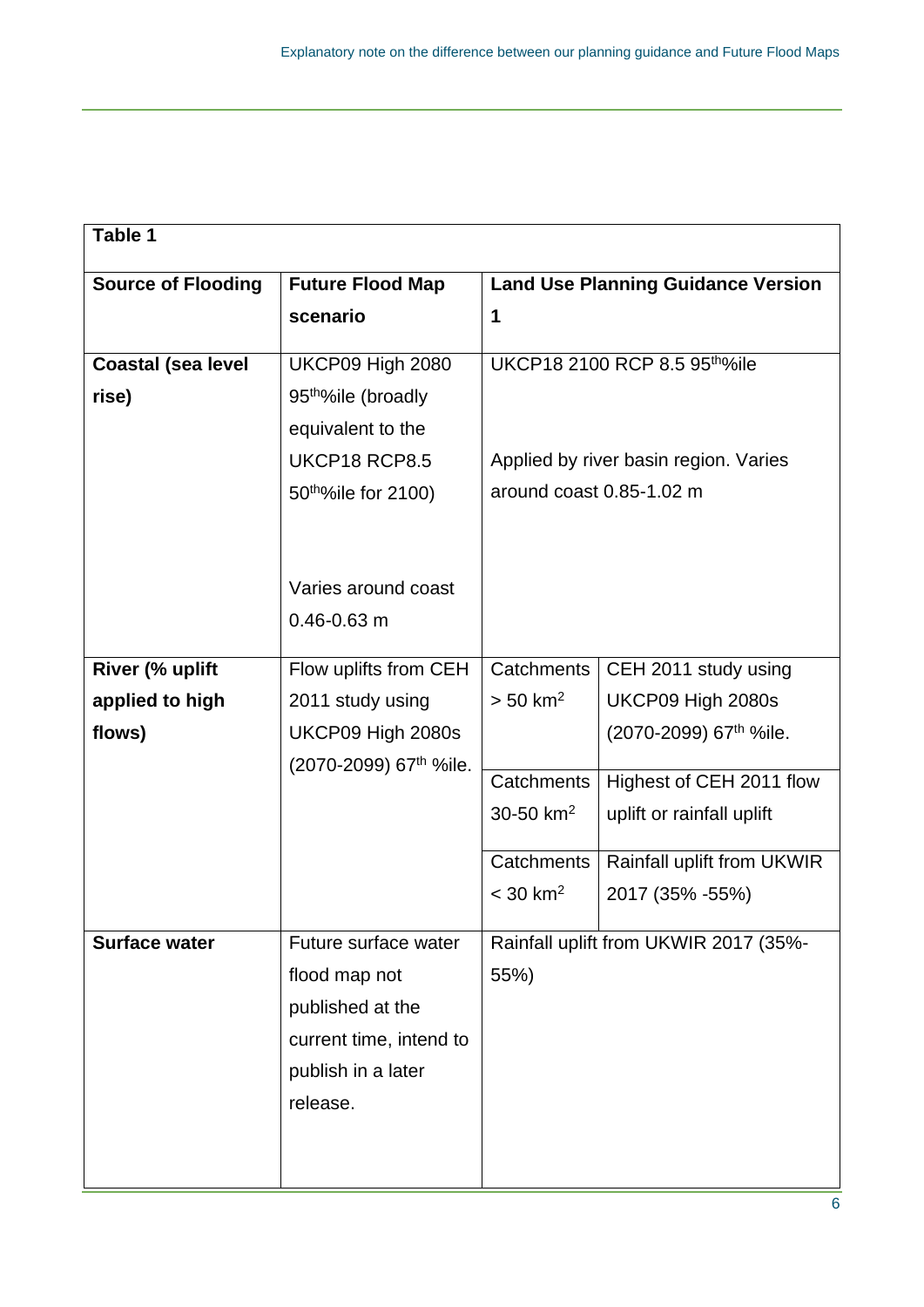| Note that the present |  |
|-----------------------|--|
| day low likelihood    |  |
| scenario for surface  |  |
| water uses medium     |  |
| likelihood +20%       |  |
| rainfall intensity    |  |
| everywhere.           |  |
|                       |  |